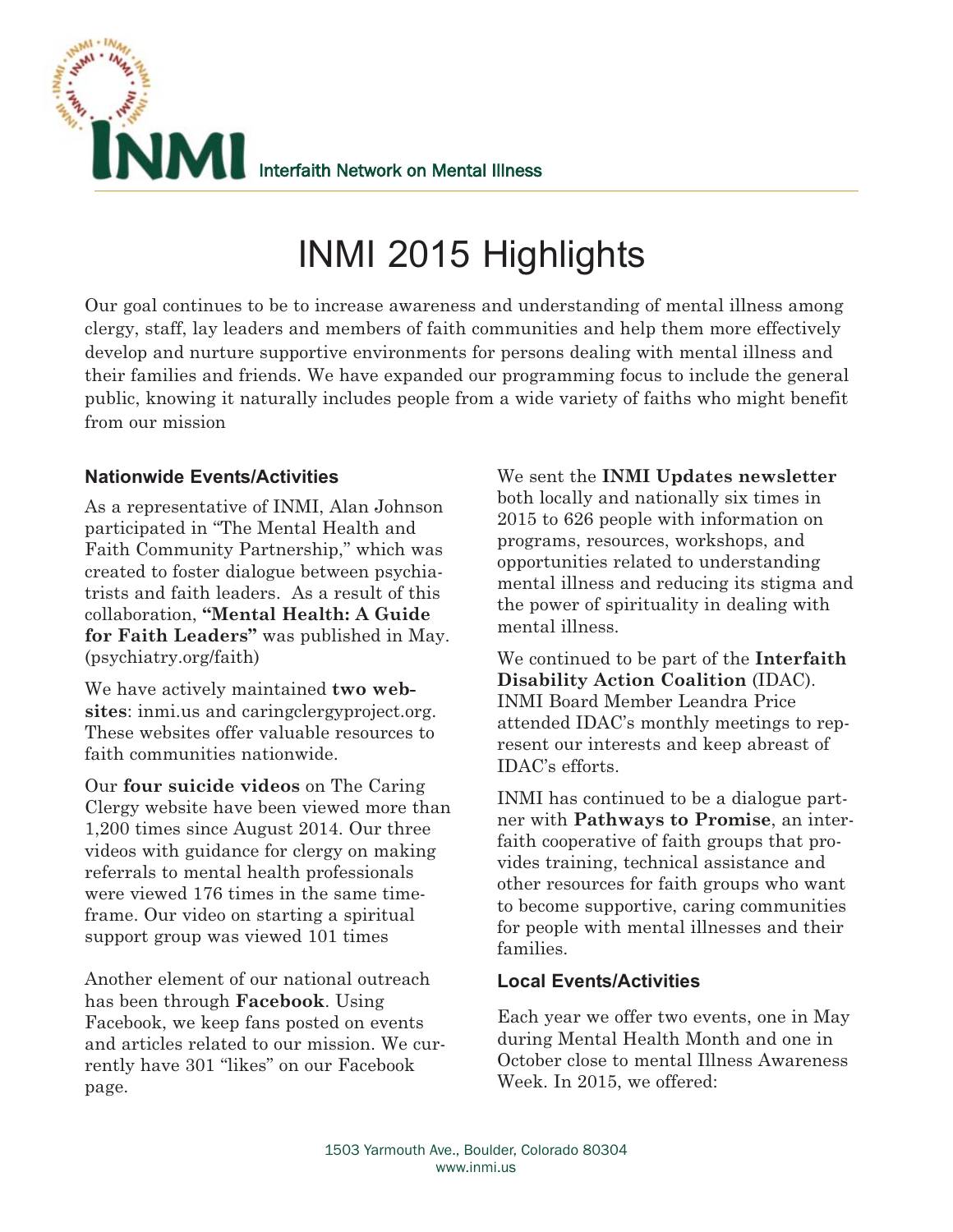- **a) "Perturbed and Passionate Parents Speak Out: Cracks in the Mental Health System and How to Fix Them"** with personal stories by Joanne Kelly, Anne Weiher, and Sue Brightman, parents of family members who live with mental illness. Breakout groups were invited to generate solutions to systemic gaps that exist in the mental health and peripheral systems. Don Mares, executive director, Denver Human Services, City and County of Denver, presented his office's current priorities, efforts, and ongoing intention to address the shortfall in mental health. As a result of this program, the panel presenters were invited to offer the same presentation to the senior management of Mental Health Partners.
- b) Recognizing individuals who support persons living with mental illness/brain disorders, we invited, Megan Carnarius, executive director for Balfour Cherrywood Village, a secure memory care assisted-living residence, to speak on **"The Hidden Gifts of Caregiving."** This event honored the critical role of professional and personal caregivers of those living with various brain-based diseases or disorders. Megan brought humor, savvy, wisdom, and hope to this difficult topic, and the ideas she shared resonated deeply with the audience.

We continued to offer 30-minute presentations on the role of spirituality in recovery at **Mental Health First Aid** programs.

We financially supported the ongoing leader/chaplain position of the **Safe Harbor program at Chinook Clubhouse**.

We again cosponsored the HOPE Coalition **"Hope Lights the Night"** program.

We have offered leadership (presentations, consulting, resources) at several local faith community forums on mental illness. As a result of our outreach, **three new spiritual support groups** were initiated in Boulder/Broomfield Counties.

### **Organizational Development**

We welcomed two new members to the board of directors, Richard Williams and Molly Ruskay.

We welcomed new INMI members and now have 47 individual members and 7 organizational members, as well as 15-20 program sponsors. We are very appreciative of ongoing financial support by the Deacon's Fund of the First Presbyterian Church, Boulder.

We encourage our INMI members to assist with our programs and continue to promote these programs throughout our county and invite persons and organizations to join INMI.

We welcome organizations to become financial supporters of the work of INMI as well as offer in-kind support such as marketing assistance, social media promotions and locate potential venues for our programs.

#### **Plans for 2015**

We will continue to offer high-quality programs twice a year, focused on increasing the understanding of mental illness, strengthening the systems and caregiving that surrounds it, reducing stigma, encouraging clergy and faith communities to adopt principles of a Mental Health Ministry, and/or build new skills to help family members and therapeutic caregivers.

On Thursday, April 28, 2016, we will welcome William Moyers, son of Bill Moyers. His talk is titled: Broken: My Journey from Addiction to Redemption and Beyond. This program will be offered at C.U. Wolf Law School Courtroom.

We intend to continue offering the 30 minute presentation on "Spirituality as a Resource" at the Mental Health First Aid adult programs.

We will send the INMI Updates newsletter,